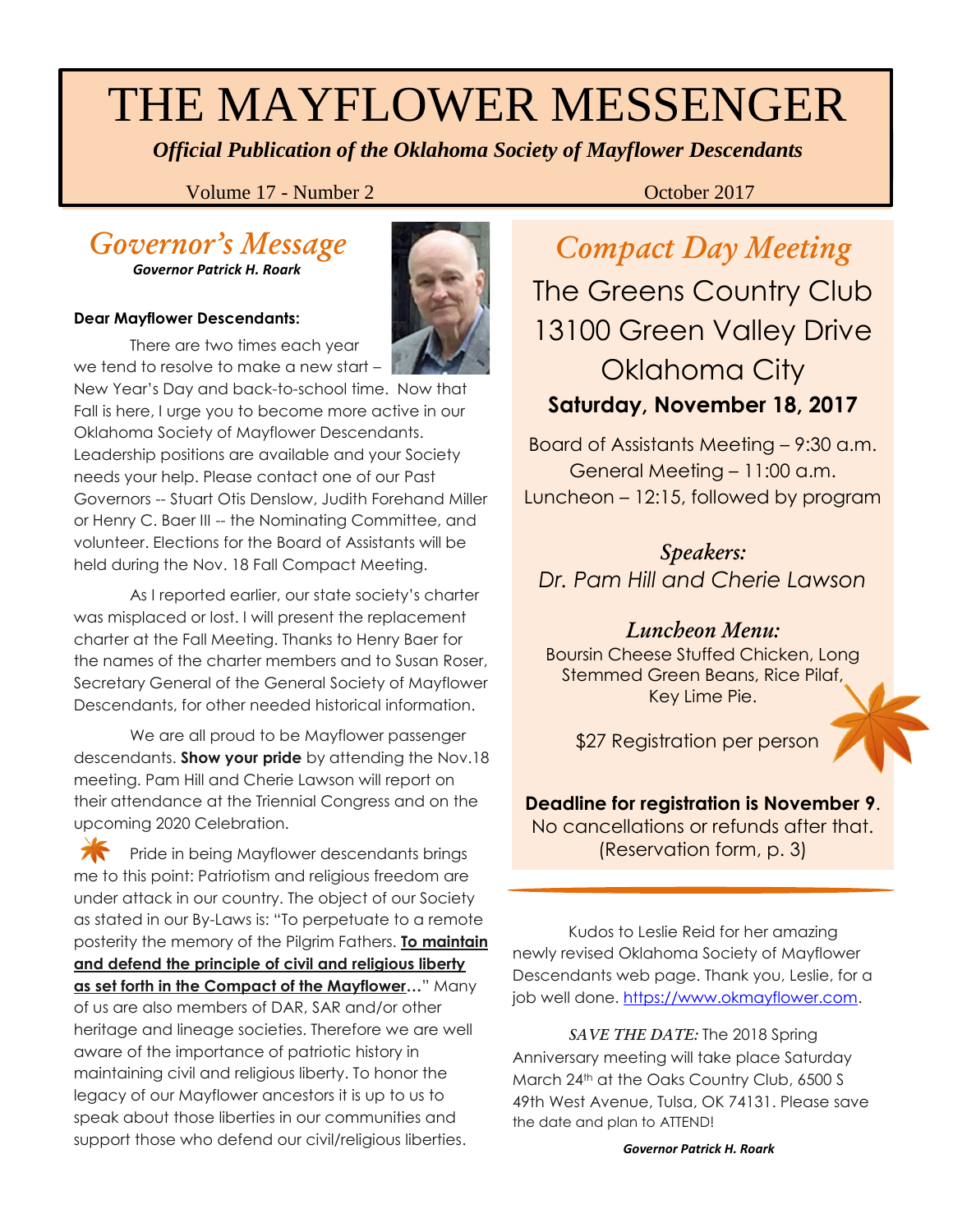

 At the 2017 Spring Meeting in Tulsa four new members received their Membership Passports and two received supplemental certificates from OSMD Historian Kathy Patterson. L-R: Charles Wm. Walker (Francis Cooke); Jody Wink (Wm. Bradford); Kathy Patterson; Elizabeth Ellen Pruett with sweet baby (M. Standish Supp.); Judith Shaw Ringwall (S. Hopkins Supplemental); (Back) Robert Stickley (R. Warren); Charles Lynn Bullard (R. Warren)



*Visiting with Dr. Samuel Negus (center), lunch speaker at the Spring 2017 meeting, are Past Governor Stuart Denslow (left) and Gov. Patrick Roark.*

#### **Instructions – Scholarship Applicants**

 Mayflower descendants, we welcome your applications! Please submit before March 1, 2018, to Scholarship Chair Diane Seebass:

- A cover letter including current class year (freshman, etc.) and e-mail address
- Letters of recommendation from instructors and employers
- A copy of your college transcript (must be at least 3.25)
- Names and national numbers of OSMD living family members in good standing
- Copy of birth certificate or proof of parentage
- Lineage from Mayflower ancestor

Previous applicants may send new transcript and cover letter. Previous winners are not eligible.



 Shown above with his mother is **Tristan Johnson**, the winner of the **2017 OSMD scholarship**. Tristan, of Ft. Gibson, OK, is the son of John Anthony Johnson and Misha Lynn Crow Johnson. OSMD member **Sherry Lynn Thompson Crow, Tristan's grandmother,** has shared intriguing stories of Mayflower ancestors with him since his childhood and he is proud to be a Junior OSMD member.

 Having completed his freshman year at Northeastern State University in Tahlequah, he plans to attend OSU this fall to pursue a Bachelor's degree in Mechanical Engineering. Kathy Patterson presented his scholarship award at the April meeting. **Congratulations**!





 Each year the Oklahoma Society awards a \$1,500 scholarship to an undergraduate or graduate student who is enrolled in a four-year college or university who is related to an Oklahoma Society member. This includes those related by adoption or marriage.

 The award is based on college major, level of studies, grade point average and relationship to Mayflower passengers and society members.

 Applications are to be sent to Diane Seebass, 2411 E 72nd PL, Tulsa, OK 74136. dseebass@cox.net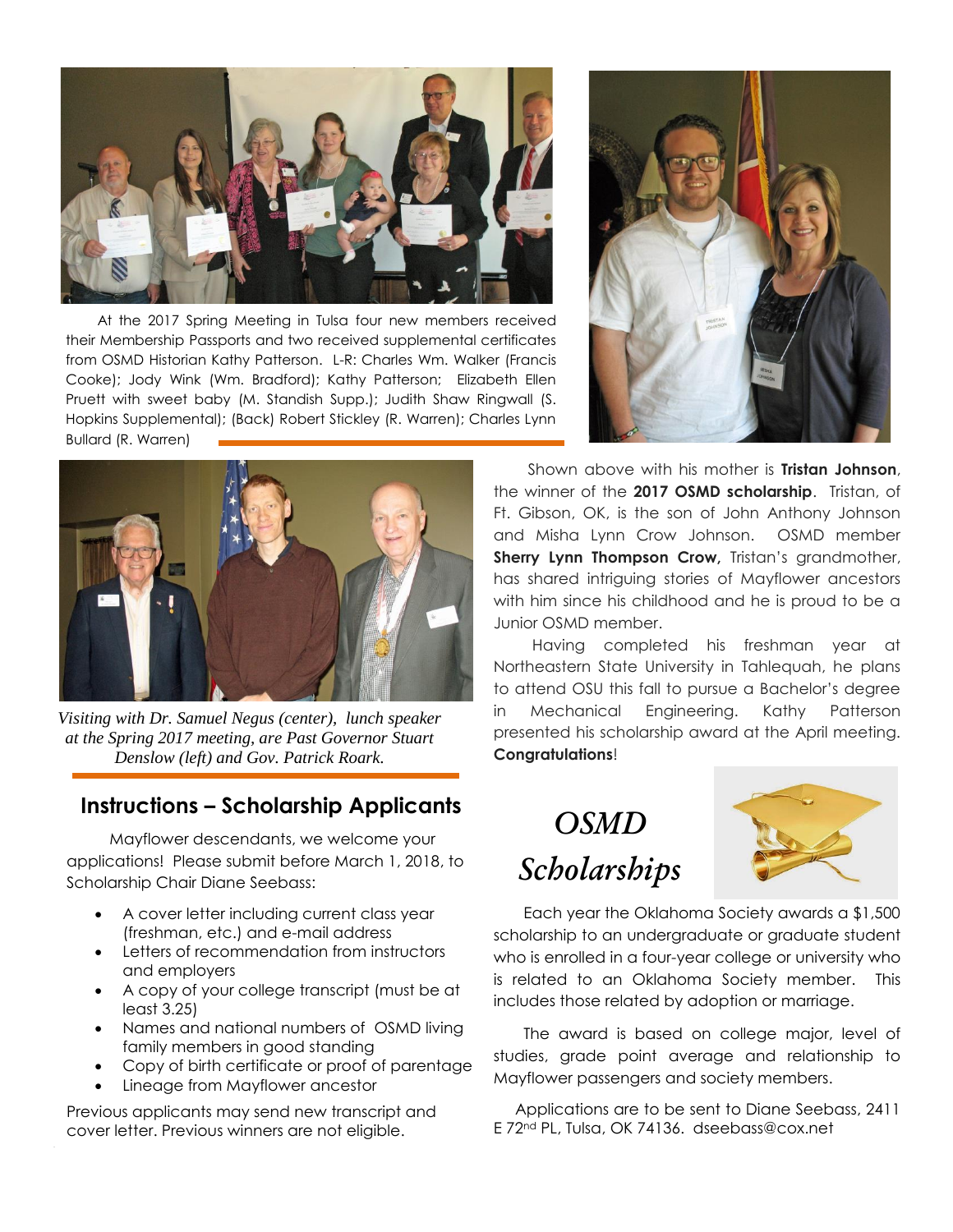| <b>MAYFLOWER LUNCHEON RESERVATION FORM</b><br>Please reserve $\_\_\_\_\_$ dinners at \$27.00 per plate $\_\_\_\_\_\_\_\_\_\_\_\_\_$ .<br>Optional Donation to the Oklahoma Society of Mayflower Descendants | $Total \quad 1$ | D<br>E<br>A |  |  |
|-------------------------------------------------------------------------------------------------------------------------------------------------------------------------------------------------------------|-----------------|-------------|--|--|
|                                                                                                                                                                                                             |                 | D           |  |  |
|                                                                                                                                                                                                             |                 |             |  |  |
|                                                                                                                                                                                                             |                 |             |  |  |
|                                                                                                                                                                                                             |                 | N           |  |  |
| Will you need a paper name tag? ___ YES ___ No, I have a Mayflower nametag                                                                                                                                  |                 | E           |  |  |
| My check payable to the Oklahoma Society of Mayflower Descendants is enclosed.                                                                                                                              |                 |             |  |  |
| Please mail this form with your check made payable to<br><b>Oklahoma Society of Mayflower Descendants to:</b><br>Laurie Robinson, Treasurer, 9789 Hefner Village Blvd, Oklahoma City, OK 73162-7764         |                 |             |  |  |

# *About Our Program and Speakers!*

 Have you ever wondered about your Mayflower ancestors and what conditions were like during the early years and how we can celebrate the success of the colony in the present? **Dr. Pam Hill and Cherie Lawson** will share their adventures in Plymouth at the Triennial meeting of General Society through pictures and stories of Plymouth Plantation, present day Plymouth, and plans for the 400th birthday celebration in 2020.

 **Dr. Hill** (top right) has been an educator for more than 40 years and has served as a state officer in both Oklahoma and Maryland societies as well as an Associate Professor at Johns Hopkins University and at Notre Dame University of Maryland. She currently teaches at Epic Charter School, volunteers at the Oklahoma History Center, and is an officer of several lineage societies.

 **Cherie Lawson** taught classical ballet for 25 years. She then worked as a Representative in the community concert business for 16 years. She is a member of four lineage societies.





#### The **Oklahoma Junior Membership Committee Chairmanship . . .**

... is now available for a willing volunteer. According to our bylaws, the duties are: "Shall seek out and encourage members to enroll their children, grandchildren, nieces, and nephews as Oklahoma Junior Members; shall report at all membership and Board of Assistants meetings; shall maintain a current roster of Oklahoma Junior Members; and shall encourage Oklahoma Junior Members at their eighteenth birthdays to apply for membership in the General Society." A certificate template has been designed and will be made available to the new Chairman, who should have sufficient computer skills to fill in the template and print a color copy on certificate paper. In our Society, Junior Members may join from birth to age 18. The sponsor (a current adult member) completes a brief, one-page form. A complete lineage is not required. The fee is \$6.00. The certificate is suitable for framing, and can be a thoughtful gift for your younger family member.

**Contact the current chairman, Norma Hughes, if you want to know more:** 

nmhughes@cox.net or (405) 474-1011 (call or text.)